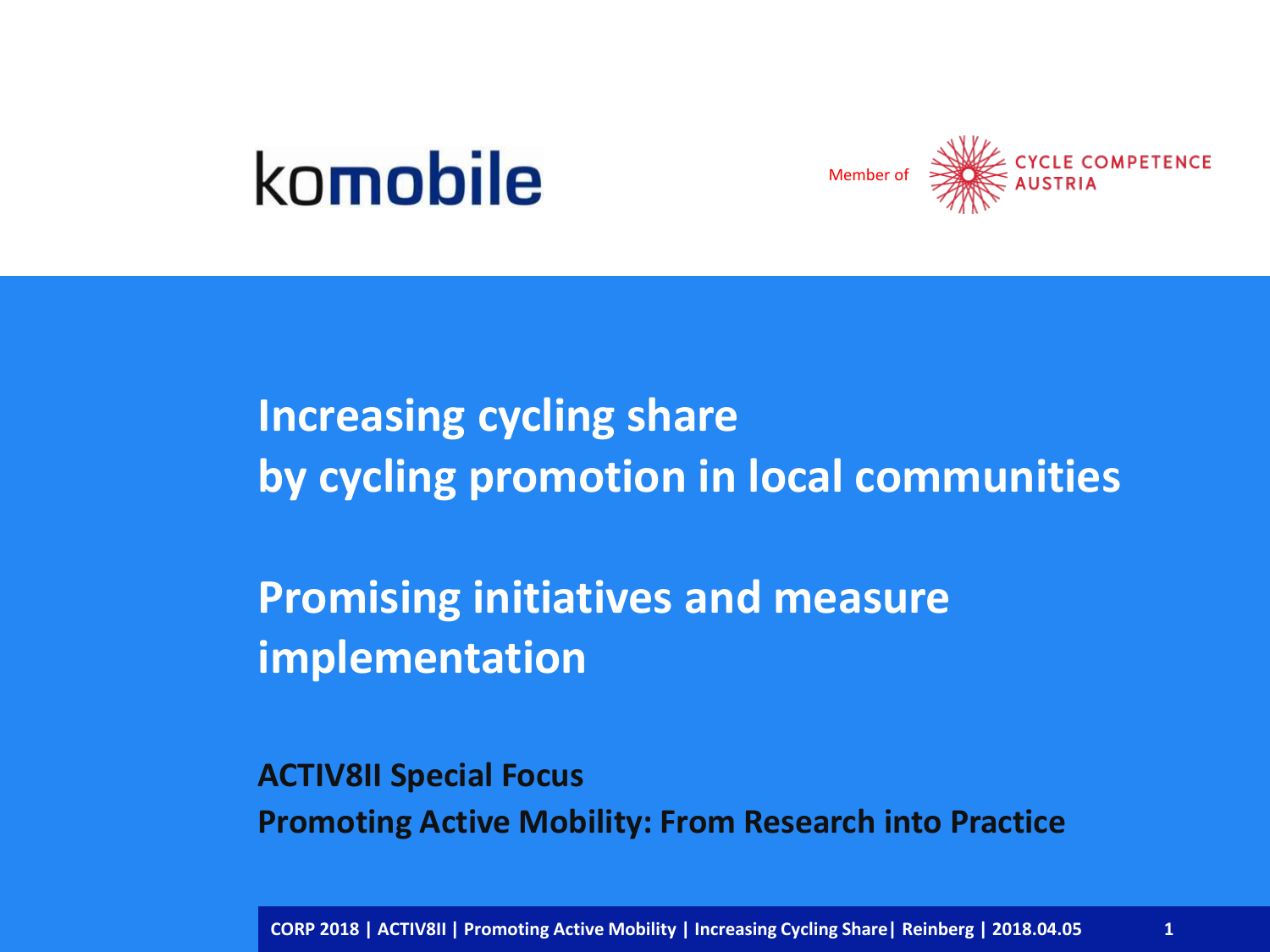#### **Content**

- Who am I and what's my mission?
- This "Cycling Promotion", what is it all about?
	- Key factors of successful / efficient cycling promotion
- What's special with cycling promotion in Upper Austria
	- "FahrRadBeratung Oberösterreich" a cycling advice initiative
	- Any outcomes, results or findings?
- Some Conclusions (if any)!

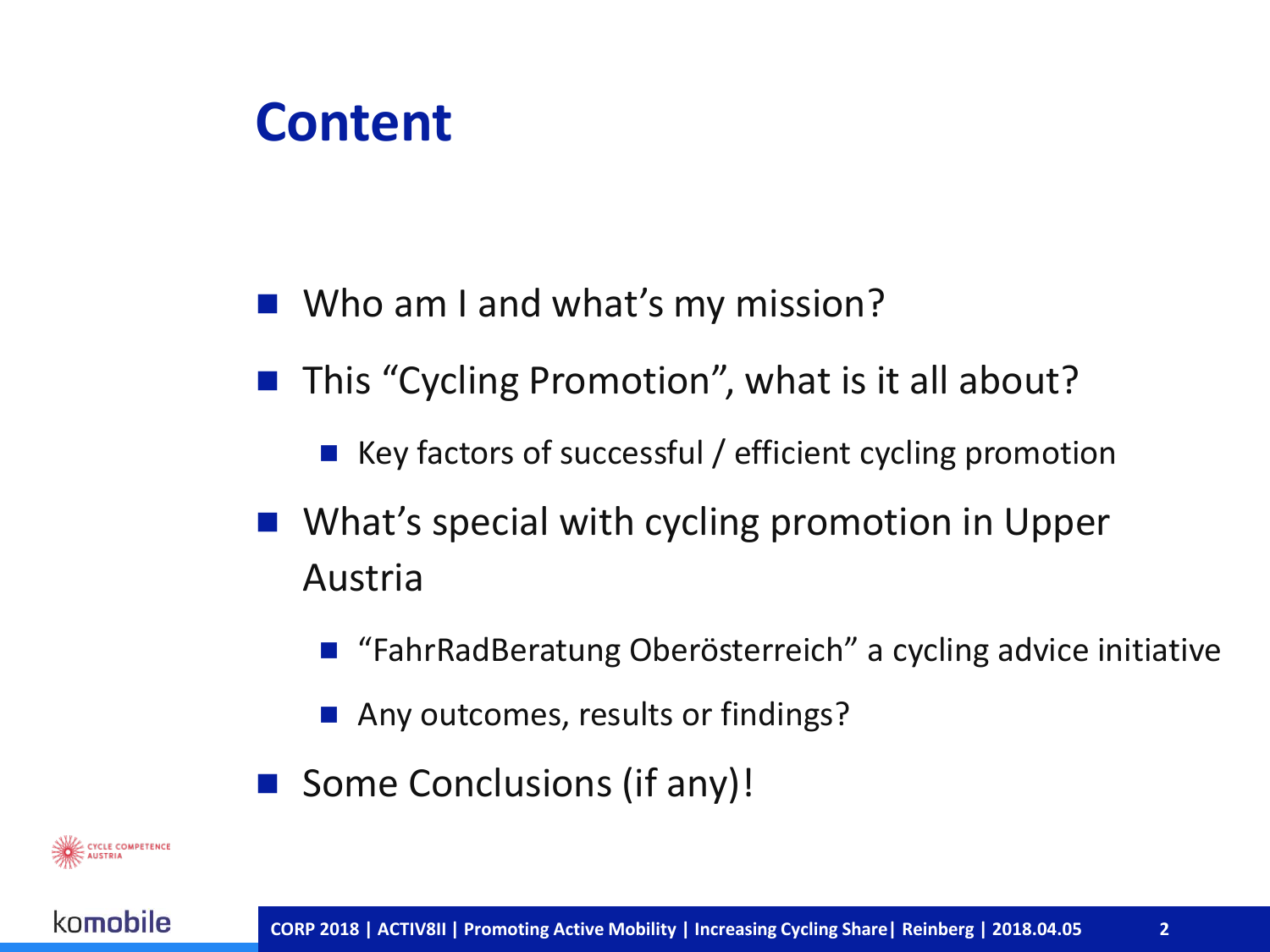## **The person and the mission**

#### **D** CV

- studied urban development at VUT
- did some years of research in GIS (still lecturer)
- 20 years of working as traffic-planner specialised in non motorized traffic
- 10 years consultant for "Fahrradberatung Oberösterreich"

#### **Objectives**

- Overall: supporting an motivating actors responsible for implementation of measures in cycling
- here: giving an idea / example of a structured program to increase cycling shares by the comprehensive promotion of cycling

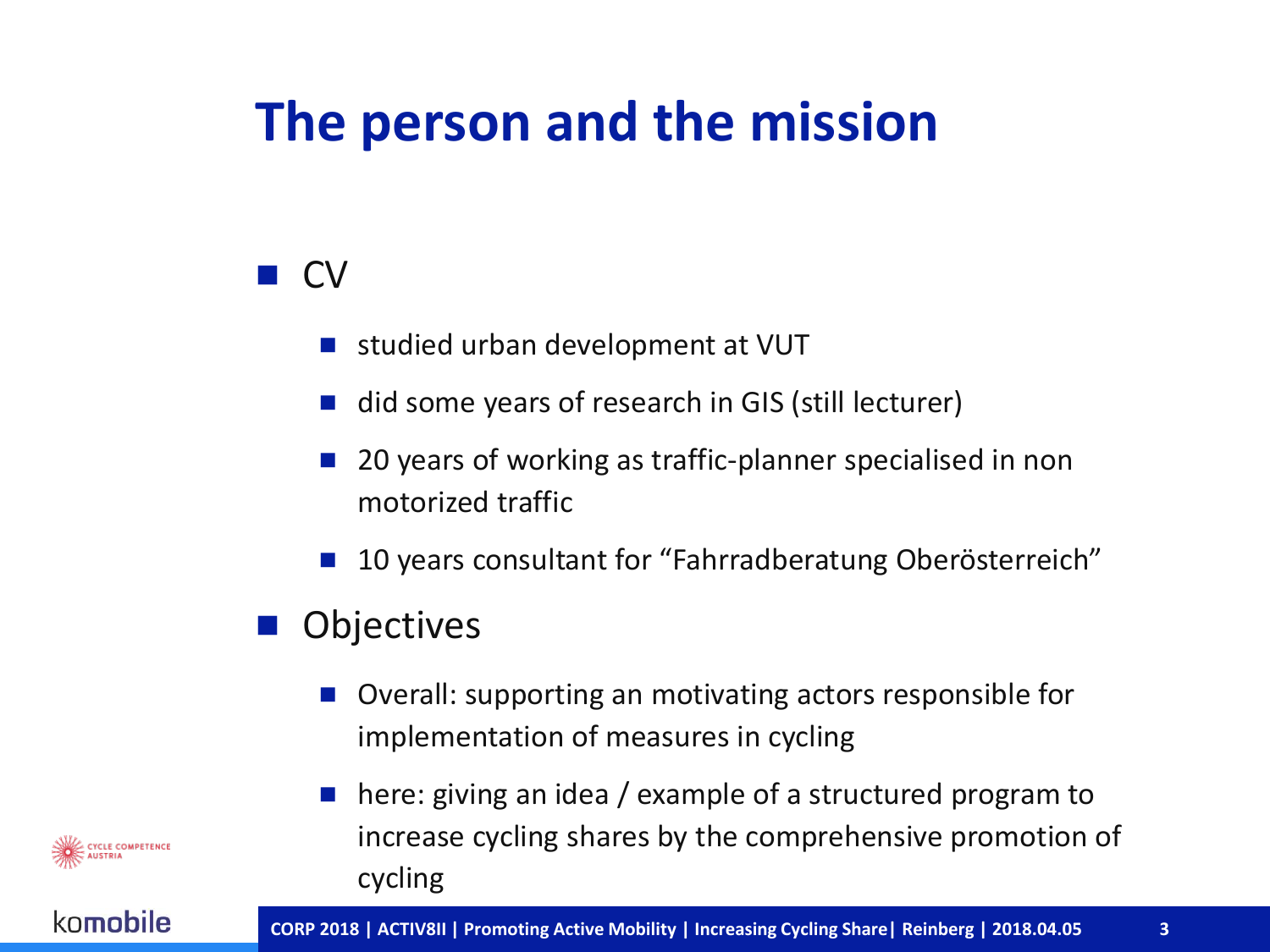### **Cycling Promotion | the efficient way**



**CYCLE COMPETENCE**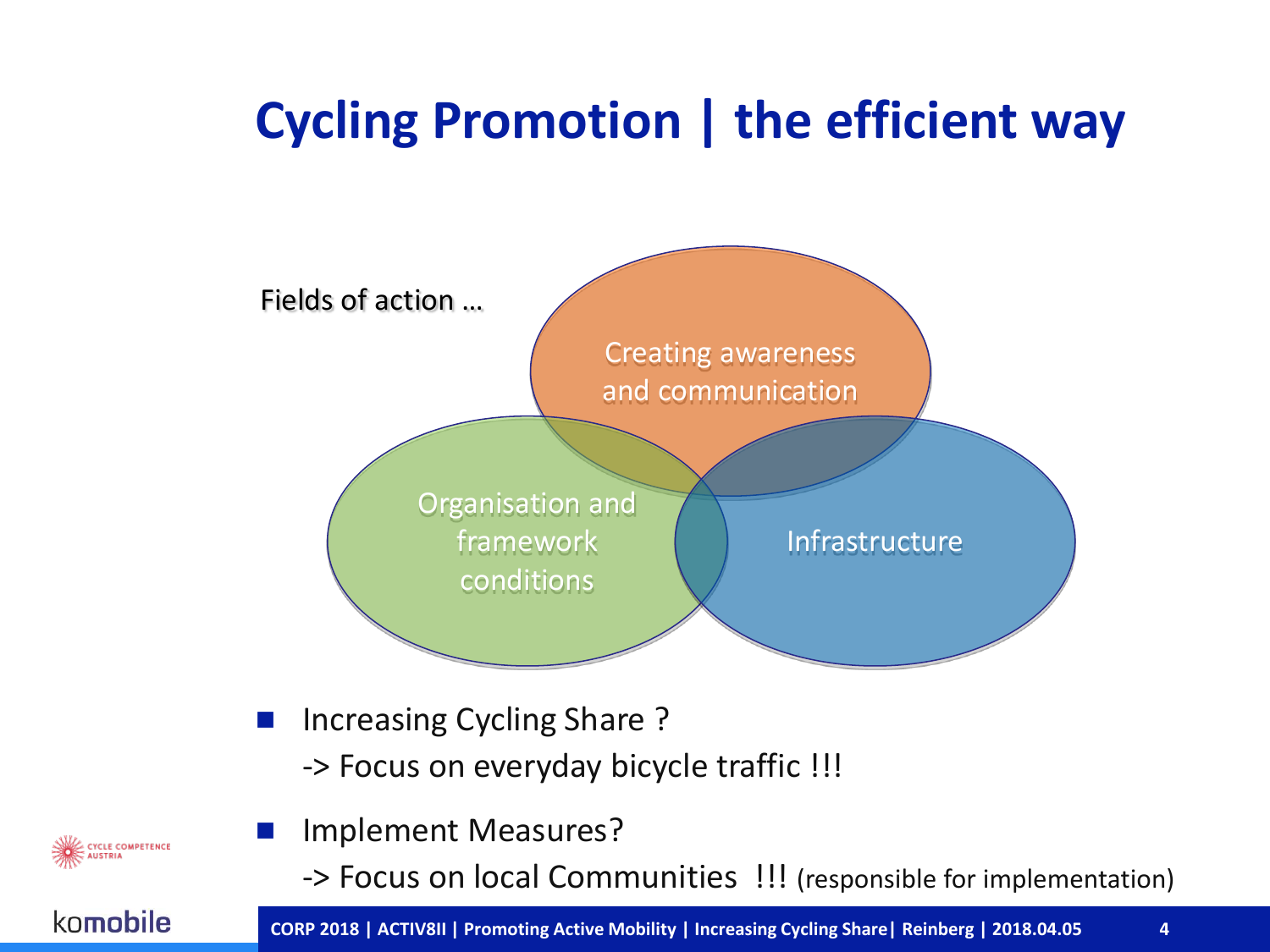

## **Fahrradberatung Oberösterreich**

- since 2008
- Province of Upper Austria (cycling coordinator)
	- + Climate Alliance Upper Austria
- + external consultants
	- -> Catalog of measures, responsibilities, ideas and motivation!
		- -> Coordinating person = key measure

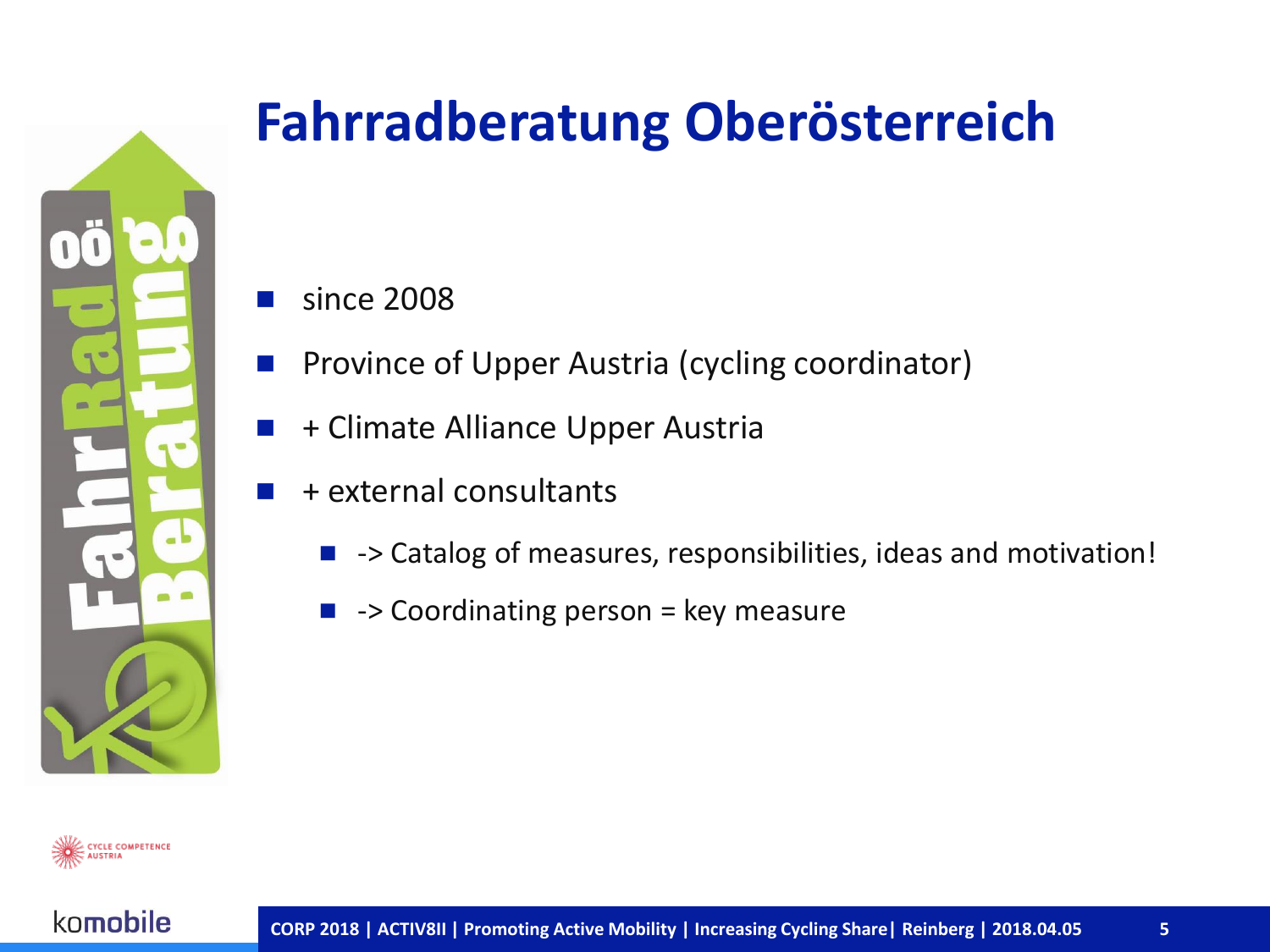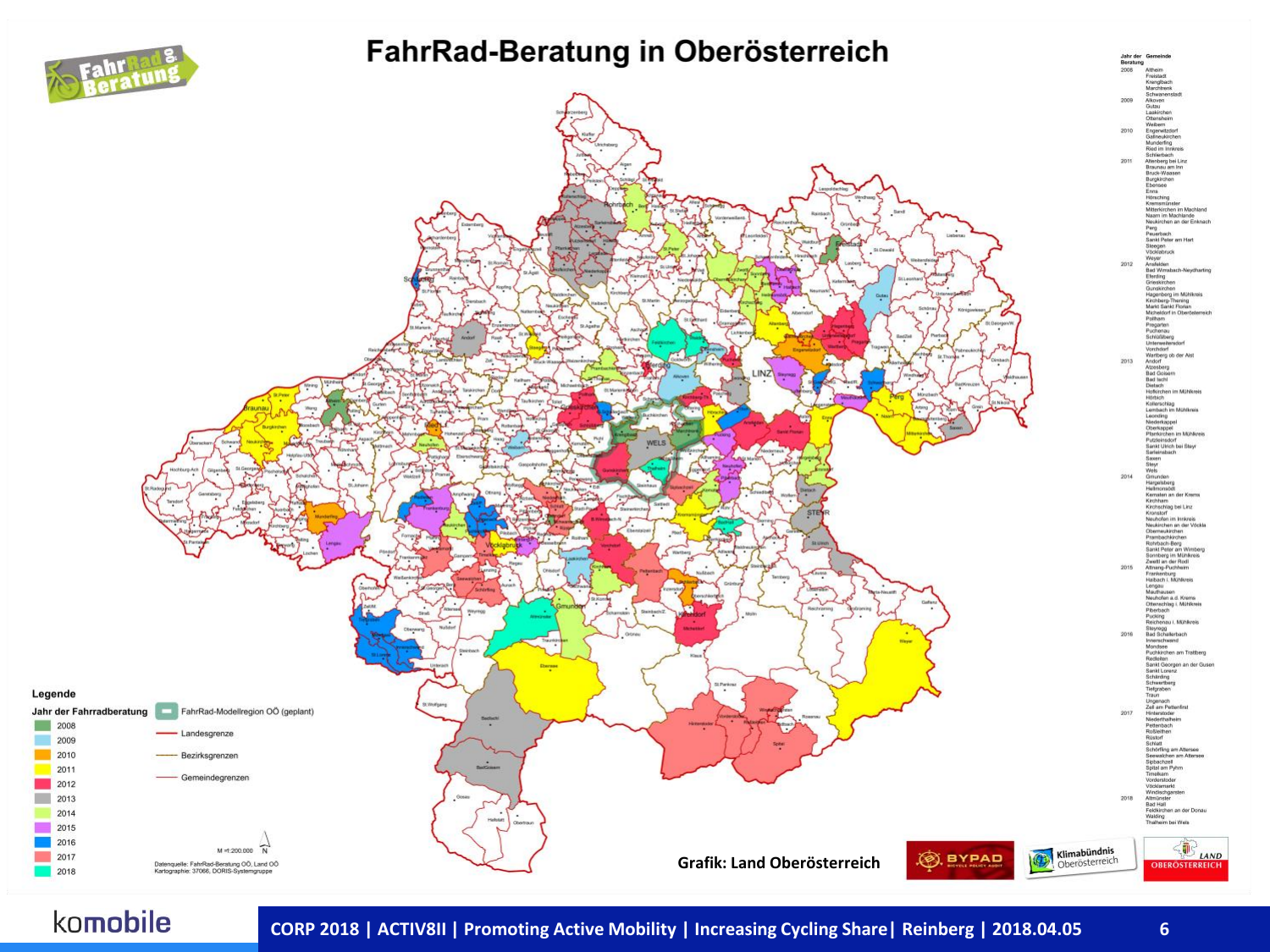### **Information | Workshops | Inspections**

- $\blacksquare$  -> guide and advice local municipalities in cycling promotion
	- process about 1 year each
	- Meetings, workshops, inspections, skteches…





[Komobile Gmunden]

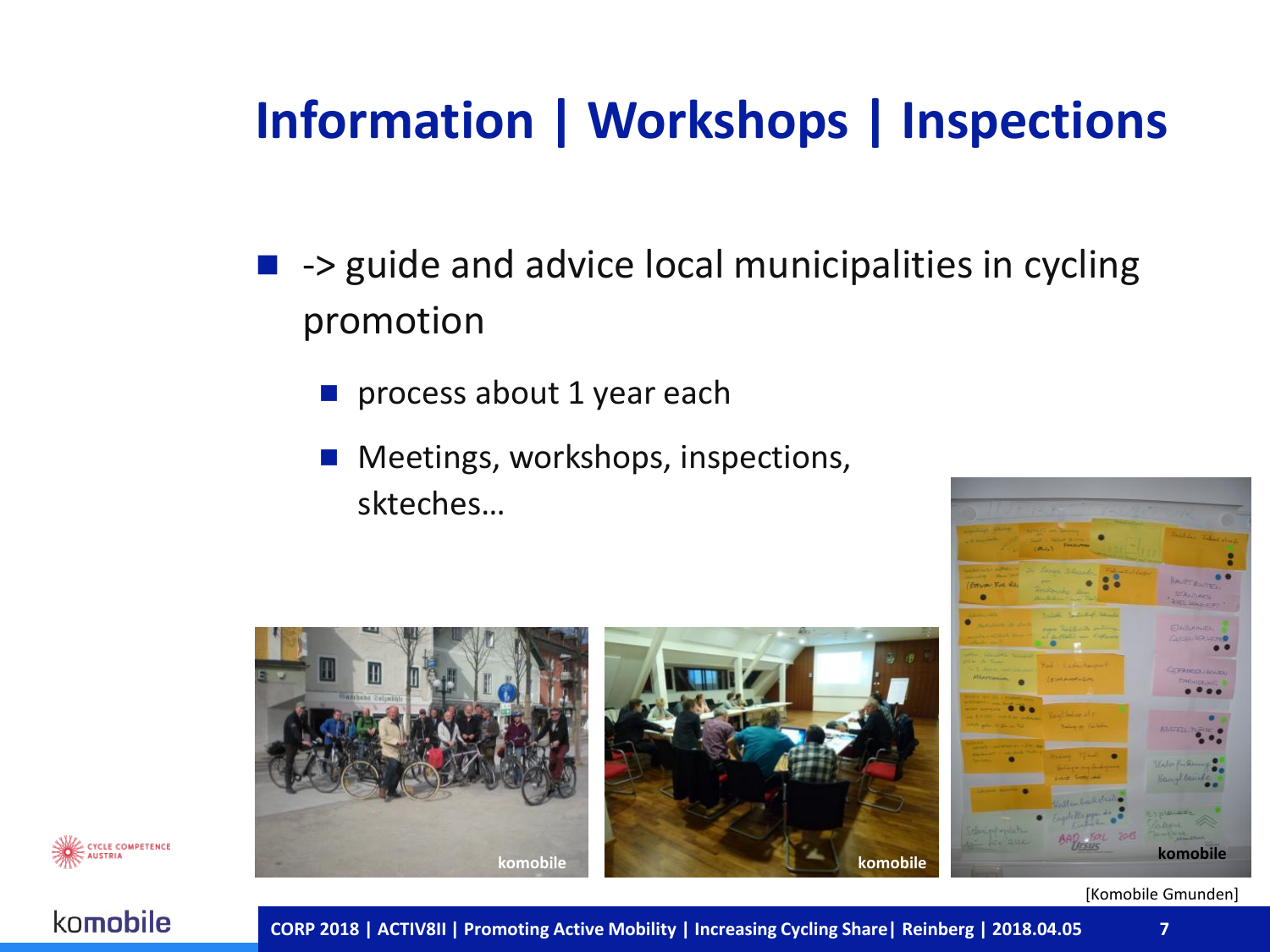## **Catalog of measures**

| FahrRad-UMSETZUNGSPLAN Marktgemeinde KREMSMÜNSTER 2011                               |                                                                                                 |                                                    |                                                                                                          |
|--------------------------------------------------------------------------------------|-------------------------------------------------------------------------------------------------|----------------------------------------------------|----------------------------------------------------------------------------------------------------------|
| <b>NASSNAHME</b>                                                                     | <b>ANSPRECHPERSON</b>                                                                           | <b>GIS WANN?</b>                                   | Anmerkungen                                                                                              |
| Bewusstseinsbildung und Öffentlichkeitsarbeit                                        |                                                                                                 |                                                    |                                                                                                          |
| [83-03] Einsetzen von Radbatschaftertmen                                             | <b>G.Stillad Kantaks</b>                                                                        | Ciremana Ne Sakerstert 2012                        | Verschläge für geognete Personen vorhanden                                                               |
| [83-01] Lautenda Informationsangabela und Citarillichkartsarbeit zum Radfehren       | Istyl: K. Tyler / Trobalc Gemeinds / Feter: J.Eimarthef                                         | Some nelepsiting Screamstert 2012                  |                                                                                                          |
| [83-02] Rageimäßige Abheltung von Radverensteltungen und Aktionen                    | FGFM Advertisings Vietner                                                                       | <b>CIFC pn division to the track C</b>             | Syntagion mit anderen Veranställungen nichten / Ziel: Sakonstarberanst.<br>Nebmesretelang mt falwrecigen |
| [B1] 01] Schwerpunktsetzung Schulender / Juperdiche                                  | G.Buckner Konstituthehm: Wehlcher / G.Salited:<br>Koraitartoime lunisher                        | <b>NOON AREA</b>                                   |                                                                                                          |
| [B1 02] Schwerpunktoolzung Gemorimen                                                 | C.818w6                                                                                         |                                                    | Kennettezholme zu Personstangeberd / San exchand                                                         |
| [61-02] Schwerpunktsetzung Sportlerinnen "TuS fahrt mit dem Rad"                     | K Helmer                                                                                        | Sainmaint 2012                                     |                                                                                                          |
| [32 03] Wetbewebe und Auszeichnungen zum Thema Radfahren                             | K Thaiw                                                                                         |                                                    |                                                                                                          |
| [B3] 04] Einsalz von Dienstlahnadern durch die Gemeinde                              | <b>C.Brackran</b>                                                                               | ab solar                                           | 1 Unreal-C-20 in and safet beachaft, webere in Kombination Emphistop<br>Bevicepairt 2113                 |
| Umfeld und Rahmenbedingungen                                                         |                                                                                                 |                                                    |                                                                                                          |
| [51_01] Einsatzen eines/einer Radverkehrskoordinatorh                                | <b>Klass Thalar</b>                                                                             | th tobe                                            | Unterstützung von Verwollungssiche sichergesticht                                                        |
| [R1_01] Budgetpostan Radverkehrsförderung (Schwerpunkt Bawusstsainsbildung)          | G.Stilbad                                                                                       | <b>Judgettening 2013</b>                           | 2012 Nutzung eines Teil des EGEM Eudoste / Zuschess zus "Geschein<br>Gements" Dutget ebentilit strakbar  |
| [R1-07] Finanziosung der Radverkehrstänterung durch Kooperationen                    | K thater                                                                                        |                                                    | sena hidschuld des Rechedolysiscotination.                                                               |
| jik1 000 Ternshme am klima aldiv matri Förderprogramm.                               | K Ibn ar                                                                                        | sh refer                                           | Pinneseyarten av Maßnahmerumsetrung                                                                      |
| [R3-05] Einrichtung eines "Fahrtadstammtisch"                                        | Aftertsgruppe Radio Rohr = EGEM Arbeitsgrupp: Vorkchr /<br>Korel ratios K. Duran                | ab relat Cadard                                    | Zeitplanung detzillieren / fehlizinde Plunkte ergänzen / Gesamtpaket.<br>achidase in Fördara naschung    |
| Radverkehrsinfrastruktur und Service                                                 |                                                                                                 |                                                    |                                                                                                          |
| [51_02] "Radpoint" als zentrale Informations and Servicestelle                       | G.Stihad / G.Brackner / K. Thaler                                                               | 2013 (United Extensive technicit)                  | Radsovicebox klimte ex. sehon 2012 cingerichtet verden.                                                  |
| [52_01] Cratisradvede/h_Cerneledered"                                                | G.Duckner (Kompittuffuhrer; Schulen/Werktring) / G.Saligati                                     |                                                    | abitingig von Roalisierung / Erfelg der Radreptturen an Schulen-                                         |
| [53.01] Fahradsländarintlates'                                                       | G.Stibad./ G.Duckner/K.Thaier                                                                   | ab solar, / 2192 (float Marktolatz mk.<br>Steamton | Keapeel on mit Nahversorgen / Förderung Über klimatakte mobil nutzen.                                    |
| [53-03] Emauerung der Hadabstellaninge am Hallmhef                                   | Emichtung: Querainda / Ausstattung und Auswahl der<br>EstimateDader: Thaler, Salimal, Everyrain | <b>But bends / books butgetad</b>                  | w. Engineerg um vertiche Sanarshor (stra Daudich)                                                        |
| [34 07] Planung RadioriohesChrang im Zortramsbesorch @ Ockenschluss, Konfliktpunkto) | Meltguspe Raderich = EGEM Abdisgrass Verköhr!<br>Kandashan K. Baby                              |                                                    |                                                                                                          |
| [R2_02] Sicherstellung der Fehrnadtsuglichkeit des Projekte "Zentrum Neu"            | G.Stilbell                                                                                      | ab rollet                                          |                                                                                                          |
| [S4] 01] Festiggendes Ziebustandes des Radfahrretaes für das Gemeindegebiet          | Arbeitspruppe Radio Rehr = EGEM Arbeitsgruppe Verkehr /<br>Kordination K. Inder                 |                                                    | alcustes filerz als input für klimataktik Antrag möglichts bald groß.<br>dokumentieren                   |
|                                                                                      |                                                                                                 |                                                    |                                                                                                          |

| <b>B3 031</b>       | Einsetzen von Radbotschafterinnen                                                                                                                                                                    |  |  |
|---------------------|------------------------------------------------------------------------------------------------------------------------------------------------------------------------------------------------------|--|--|
| Ziel                | Vernetzung der Akteure für Radverkehr / für pro Rad-Stimmung<br>sorgen / Kooperation mit Radverkehrsbeauftragten                                                                                     |  |  |
| nhalt / Umsetzung   | RadbotschafterInnen einsetzen                                                                                                                                                                        |  |  |
| /erantwortliche/r   | werden von G.Söllradl genannt / kontaktiert (Vorschläge aus<br>Workshop Oktober)                                                                                                                     |  |  |
| Zeitplan / bis wann | Ernennung bis Saisonstart                                                                                                                                                                            |  |  |
| <b>Bemerkungen</b>  | o SeniorenvertreterInnen wichtig!<br>o Radbotschafterinnen sollen von der Gemeinde in Veran-<br>staltungen präsentiert/ausgezeichnet werden (z.B. auch in der<br>Gemeindezeitung vorgestellt werden) |  |  |



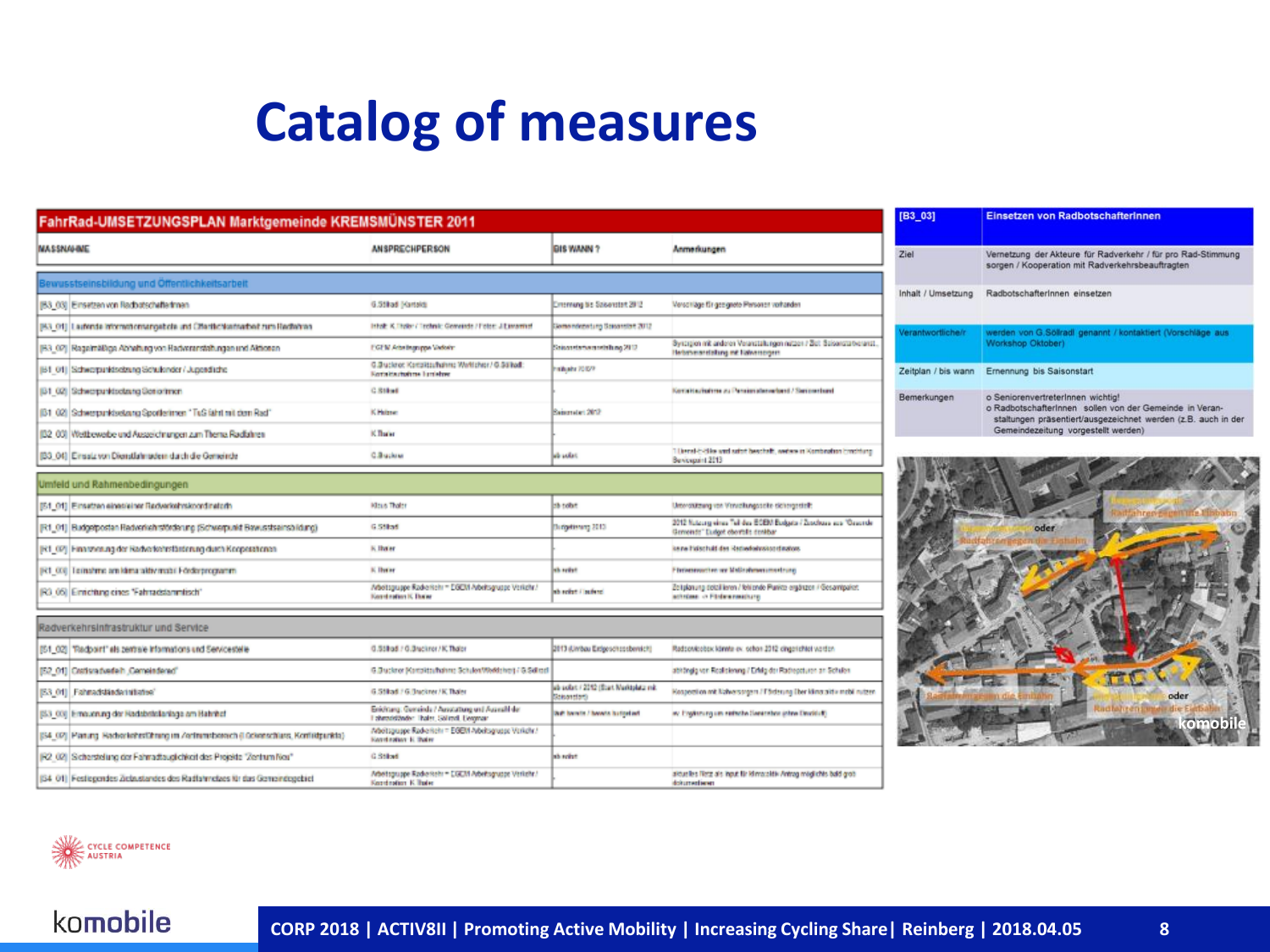## **Implementation**

#### **Infrastructure**

- bicycle lanes, stripes, ...
- $\blacksquare$  bicycle racks, boxes, ...
- $\blacksquare$  Events
- Giveaways
- **T** Trainings

...

**promotions** 

CYCLE COMPETENCE

#### www.fahrradberatung.at | Best-Practice-Datenbank

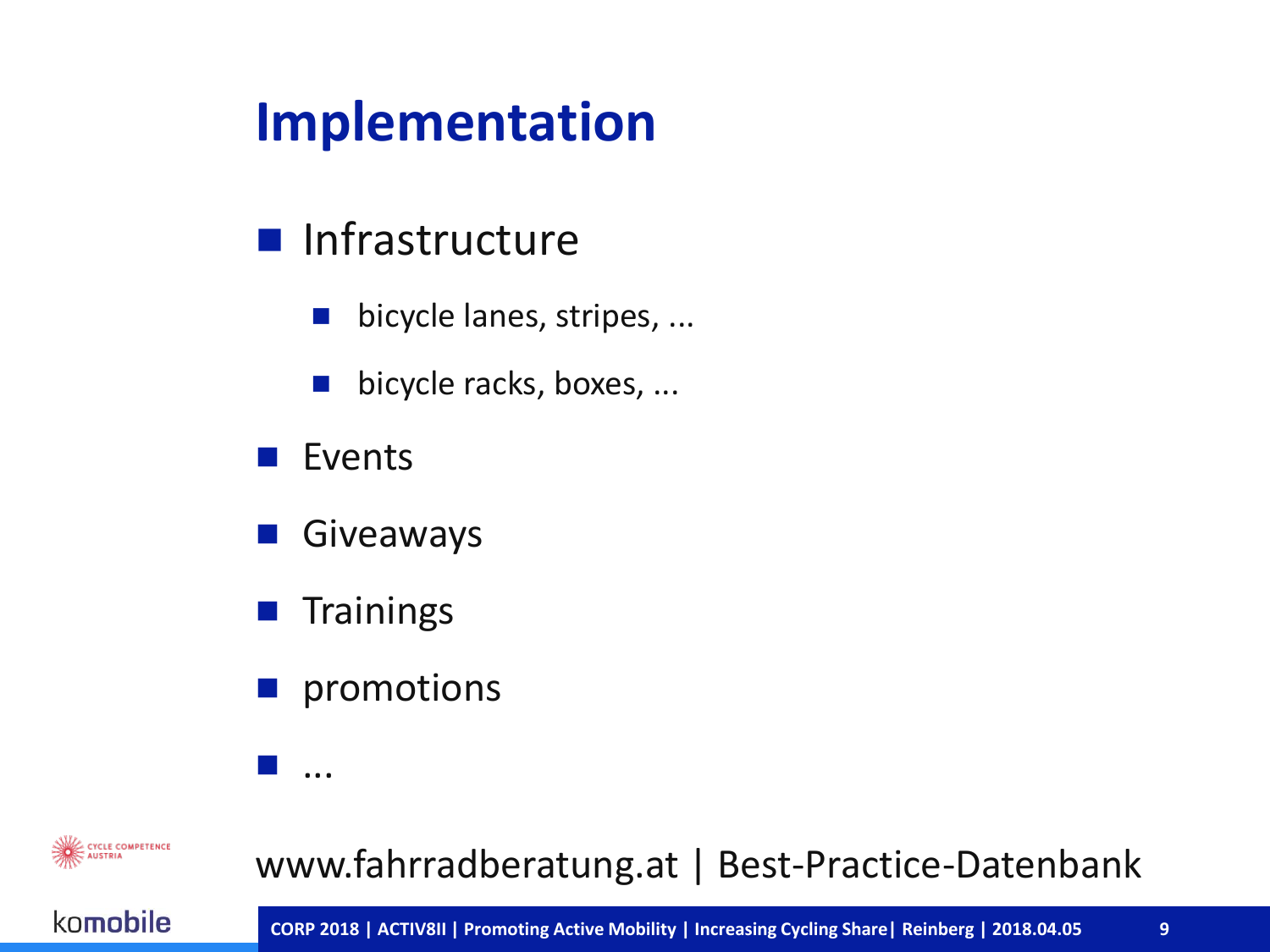## **Any Conclusions?**

- Motivation of local Communities is possible without massive financial support in the implementation of measures
- Unexpected difficulties in implementation always occur (sometimes even through provincial administration itself!)
- $\blacksquare$  Success factors
	- Define responsibilities (Cycling-Coordinators)
	- Infrastructural and motivational measures have to be combined
	- $\blacksquare$  Support networking between municipalities
	- Avoid overtaxation of certain actors
	- Appreciation of involvement and implementation (even of "little steps")
	- Political commitments are necessary
- "exported" to Province of Salzburg
- Adapted advice program for "companies" (since 2014)
- **Quantifications!** 
	- Project ACTIV8: -> …

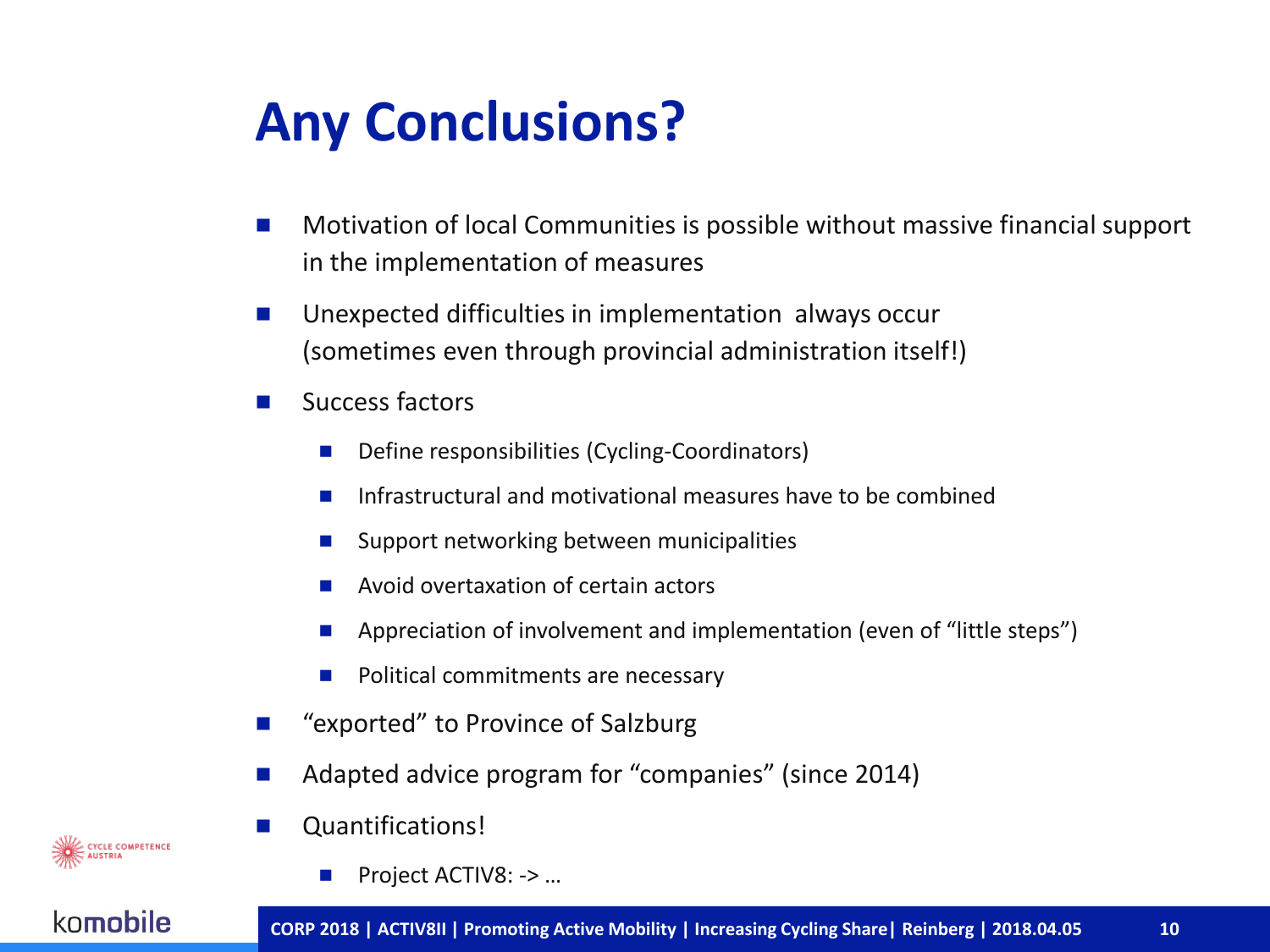## **ACTIV8 concludes …**

- "... years since the municipality first enrolled to the fahrradberatung.at programme
	- are **significant in the model context** and
	- the related coefficients generally suggest that **political commitment in favour of cycling has a positive effect** on the modal spilt share of cycling trips."
- "... for **every year** since the first enrolment to fahradberatung.at the municipality **gains an 0.11% increase in cycling share**, …"
	- $\blacksquare$  ... after approx. 9 years of taking part in the initiative the cycling share will increase by 1%.
- "... proves that **the programme does have an impact**. ..."